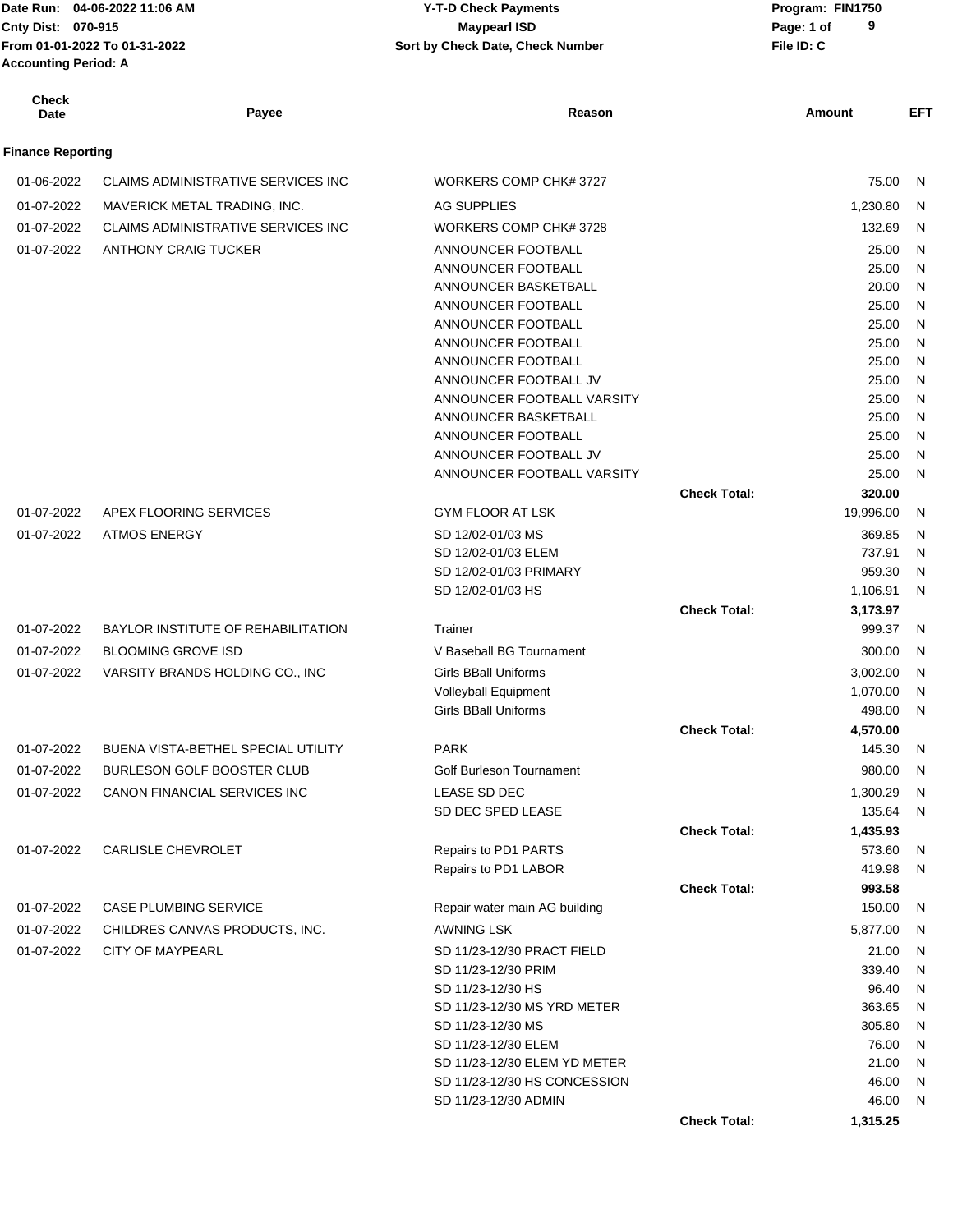Date Run: 04-06-2022 11:06 AM **CONSERVIA CONSERVIATES** Y-T-D Check Payments **CONSERVIATES** Program: FIN1750 **From 01-01-2022 To 01-31-2022 File ID: C Sort by Check Date, Check Number Accounting Period: A**

# **Cnty Dist: Page: 2 of 04-06-2022 11:06 AM Y-T-D Check Payments 070-915 Maypearl ISD**

| <b>Check</b><br>Date | Payee                               | Reason                                               |                     | Amount           | EFT            |
|----------------------|-------------------------------------|------------------------------------------------------|---------------------|------------------|----------------|
| 01-07-2022           | <b>DEMARRIO STEWARD</b>             | <b>BASKETBALL OFFICIAL</b>                           |                     | 145.00           | N              |
| 01-07-2022           | <b>DIRECT ENERGY</b>                | SD 11/09-12/09 BUS BARN                              |                     | 34.11            | N              |
|                      |                                     | SD 11/09-12/09 ADMIN                                 |                     | 409.86           | N              |
|                      |                                     | SD 11/09-12/09 PRIM PRAC FIELD                       |                     | 34.18            | N              |
|                      |                                     | SD 11/09-12/09 ARCHIVE                               |                     | 35.47            | N              |
|                      |                                     | SD 11/09-12/09 PRIM                                  |                     | 1,100.26         | N              |
|                      |                                     | SD 11/09-12/09 QUAD                                  |                     | 391.28           | N              |
|                      |                                     | SD 11/09-12/09 GOLF FAC                              |                     | 877.37           | N              |
|                      |                                     | SD 11/09-12/09 HS S WING                             |                     | 1,917.45         | N              |
|                      |                                     | SD 11/09-12/09 PRIM CAFT<br>SD 11/09-12/09 PORTABLES |                     | 419.69<br>254.92 | N<br>N         |
|                      |                                     |                                                      | <b>Check Total:</b> | 5,474.59         |                |
| 01-07-2022           | <b>EAST TEXAS COPY</b>              | SD 11/09-12/08 ELEM T                                |                     | 70.00            | N              |
|                      |                                     | SD 11/09-12/08 ELEM P                                |                     | 91.15            | N              |
|                      |                                     | SD 11/09-12/08 HSP                                   |                     | 97.23            | N              |
|                      |                                     | SD 11/09-12/08 HST                                   |                     | 110.65           | N              |
|                      |                                     | SD 11/09-12/08 PRIM T                                |                     | 70.00            | N              |
|                      |                                     | SD 11/09-12/08 PRIM P                                |                     | 71.12            | N              |
|                      |                                     | SD 11/09-12/08 ADMIN                                 |                     | 88.00            | N              |
|                      |                                     | SD 01/15-02/15 MAINT LEASE                           |                     | 48.02            | N              |
|                      |                                     | SD 11/09-12/08 MSP                                   |                     | 70.00            | N              |
|                      |                                     | SD 11/09-12/08 MST                                   |                     | 82.30            | N              |
|                      |                                     | SD 11/09-12/08 SPED                                  |                     | 75.25            | N              |
|                      |                                     |                                                      | <b>Check Total:</b> | 873.72           |                |
| 01-07-2022           | EICHELBAUM WARDELL HANSEN POWELL &  | <b>LEGAL SERVICES</b>                                |                     | 3,975.00         | N              |
| 01-07-2022           | FUN AND FUNCTION                    | Counselor items                                      |                     | 117.46           | N              |
| 01-07-2022           | <b>GALLS PARENT HOLDINGS, LLC</b>   | <b>UNOFORMS</b>                                      |                     | 66.58            | N              |
|                      |                                     | <b>UNIFORMS</b>                                      |                     | 81.77            | N              |
|                      |                                     |                                                      | <b>Check Total:</b> | 148.35           |                |
| 01-07-2022           | <b>GANDER PUBLISHING INC.</b>       | <b>RESPONSE FORMS</b>                                |                     | 151.69           | N              |
| 01-07-2022           | <b>HOONUIT LLC</b>                  | <b>LEGACY COLLECTION</b>                             |                     | 2,570.88         | N              |
| 01-07-2022           | IMAGE MAKER 4 U, INC.               | volleyball record board                              |                     | 242.00           | N              |
| 01-07-2022           | <b>INTERQUEST DETECTION CANINES</b> | <b>HALF DAY SERVICE</b>                              |                     | 290.00           | N              |
| 01-07-2022           | JASPER E. MANNING                   | <b>BASKETBALL OFFICIAL</b>                           |                     | 235.00           | -N             |
|                      |                                     | <b>BASKETBALL OFFICIAL</b>                           |                     | 200.00           | N              |
|                      |                                     |                                                      | <b>Check Total:</b> | 435.00           |                |
| 01-07-2022           | <b>JOE T. RAMIREZ</b>               | <b>BASKETBALL OFFICIAL</b>                           |                     | 235.00           | N              |
| 01-07-2022           | <b>JOHN HENDERSON</b>               | <b>BASKETBALL OFFICIAL</b>                           |                     | 105.00           | N              |
| 01-07-2022           | KENNEDALE BASEBALL BOOSTER CLUB     | V Baseball Kennedal Tournament                       |                     | 300.00           | N              |
| 01-07-2022           | <b>LABATT FOOD SERVICE</b>          | <b>CN</b>                                            |                     | 2,453.34         | N              |
|                      |                                     | CN FOOD SERVICE HS                                   |                     | 3,010.96         | N              |
|                      |                                     | CN FOOD SERVICE PRIMARY                              |                     | 2,422.01         | N              |
|                      |                                     | CN FOOD SERVICE MS                                   |                     | 3,218.91         | N              |
|                      |                                     |                                                      | <b>Check Total:</b> | 11,105.22        |                |
| 01-07-2022           | <b>LEGRANT CLARK</b>                | <b>BASKETBALL OFFICIAL</b>                           |                     | 200.00           | N              |
| 01-07-2022           | LOGMEIN USA, INC.                   | PHONE EQUIPMENT JAN                                  |                     | 2,881.78         | N              |
| 01-07-2022           | M.A.C. ALARMS                       | Quarterly Fire alarm AG/HS                           |                     | 300.00           | N              |
|                      |                                     | Quarterly fire alarm all campu                       |                     | 600.00           | $\overline{N}$ |
|                      |                                     | Quarterly Elevator Monitoring                        |                     | 450.00           | N              |
|                      |                                     |                                                      | <b>Check Total:</b> | 1,350.00         |                |
| 01-07-2022           | <b>MARKS PLUMBING PARTS</b>         | Plumbing parts for the distric                       |                     | 346.72           | N.             |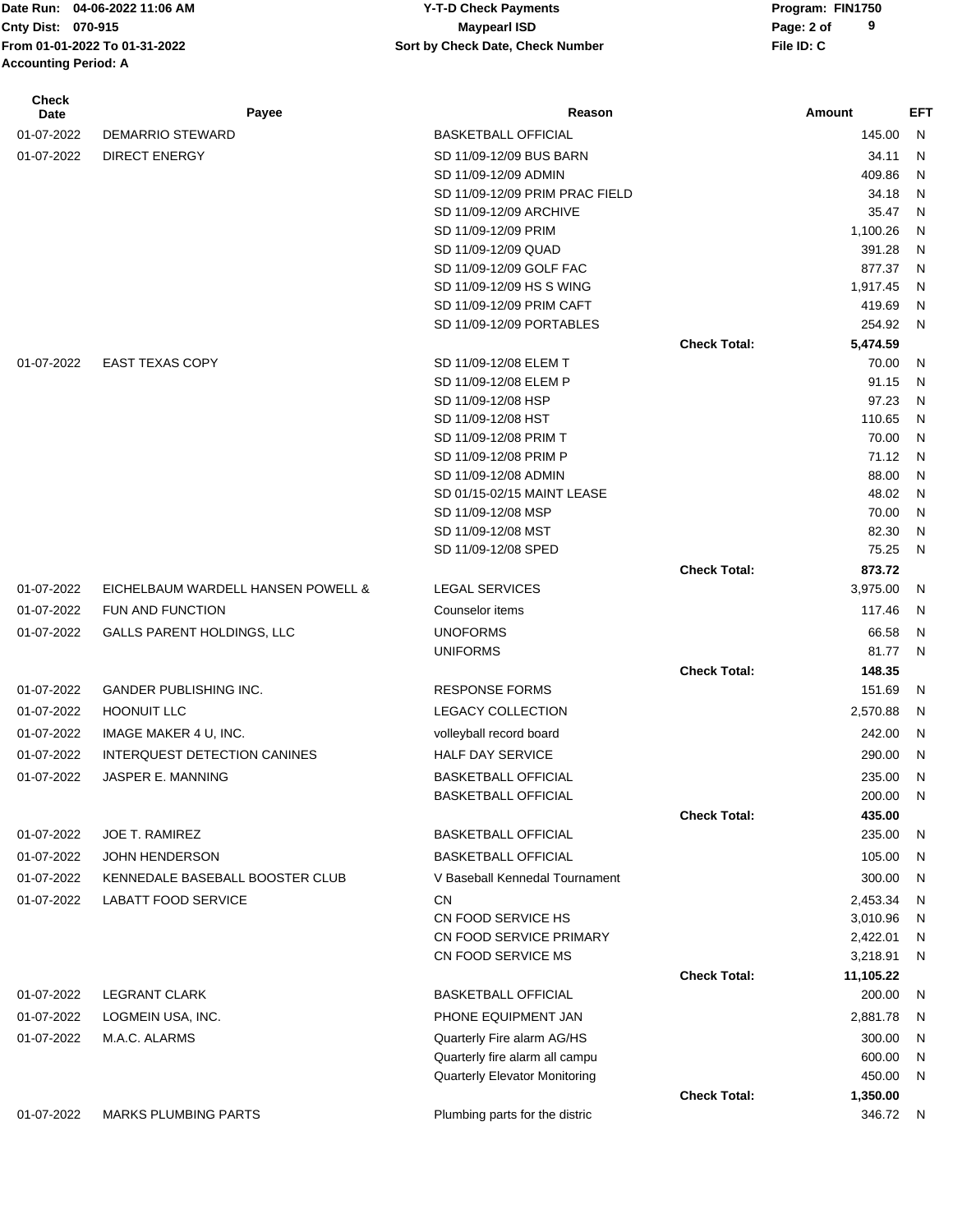Date Run: 04-06-2022 11:06 AM **CONSERVIA CONSERVIATES** Y-T-D Check Payments **CONSERVIATES** Program: FIN1750 **Accounting Period: A**

## **Cnty Dist:** 070-915 **Page: 3 of Page: 3 of Page: 3 of Page: 3 of From 01-01-2022 To 01-31-2022 File ID: C Sort by Check Date, Check Number 04-06-2022 11:06 AM Y-T-D Check Payments 070-915 Maypearl ISD**

| <b>Check</b><br>Date | Payee                                        | Reason                                           |                     | Amount          | <b>EFT</b>   |
|----------------------|----------------------------------------------|--------------------------------------------------|---------------------|-----------------|--------------|
| 01-07-2022           | MAVERICK METAL TRADING, INC.                 | <b>AG SUPPLIES</b>                               |                     | 1,567.48        | N.           |
| 01-07-2022           | MOUNTAIN PEAK SPECIAL UTILITY DIST           | SD 11/04-12/05 AG FACILITY                       |                     | 92.11           | N.           |
| 01-07-2022           | <b>NASCO</b>                                 | Art                                              |                     | 50.70           | N            |
| 01-07-2022           | PEARSON ASSESSMENT                           | child record forms                               |                     | 56.00           | N            |
| 01-07-2022           | <b>BORDEN DAIRY</b>                          | <b>CN MILK ELEM</b>                              |                     | 856.09          | N            |
|                      |                                              | CN MILK HS                                       |                     | 580.40          | N            |
|                      |                                              | <b>CN MILK PRIMARY</b>                           |                     | 536.87          | N            |
|                      |                                              | CN MILK MS                                       |                     | 1,001.19        | N            |
|                      |                                              |                                                  | <b>Check Total:</b> | 2,974.55        |              |
| 01-07-2022           | NORTH TEXAS TOLLWAY AUTHORITY                | TOLL 11/22-12/13 1428095                         |                     | 10.84           | N            |
| 01-07-2022           | OFFICE DEPOT                                 | 1099 FORMS                                       |                     | 82.14           | N            |
| 01-07-2022           | PENDERS MUSIC CO.                            | <b>MUSIC</b>                                     |                     | 348.99          | N            |
| 01-07-2022           | PERMA-BOUND BOOKS                            | <b>MPS Library Books</b>                         |                     | 222.26          | N            |
| 01-07-2022           | PITNEY BOWES GLOBAL FINANCIAL SERVI          | <b>LEASE</b>                                     |                     | 425.04          | N            |
| 01-07-2022           | PLAYSCRIPTS, INC                             | <b>SCRPITS AND ROYALTIES</b>                     |                     | 693.75          | N            |
| 01-07-2022           | <b>REGION 10/EDUCATION SERVICE CENTER</b>    | ADMINISTRATIVE SERVICE PACKAGE                   |                     | 10,934.00       | $\mathsf{N}$ |
| 01-07-2022           | REPUBLIC SERVICES #794                       | <b>TRASH SERVICE</b>                             |                     | 3,380.03        | N            |
| 01-07-2022           | ROBERT HODGE JR.                             | <b>BASKETBALL OFFICIAL</b>                       |                     | 145.00          | N            |
| 01-07-2022           | SCHOOL SPECIALTY INC.                        | EAR MUFF DINO MATH                               |                     | 67.42           | N            |
|                      |                                              | JUMBO LETTERS LETTER DECKS                       |                     | 113.51          | N            |
|                      |                                              | TESTING SUPPLIES GAMES                           |                     | 321.58<br>46.10 | N<br>N       |
|                      |                                              | TESTING SUPPLIES GAMES                           | <b>Check Total:</b> | 548.61          |              |
| 01-07-2022           | SHI GOVERNMENT SOLUTIONS                     | PO Created by Req: 001648                        |                     | .10             | N            |
|                      |                                              | <b>STORAGE ARRAY</b>                             |                     | 159.86          | N            |
|                      |                                              | <b>COMPUTER SERVICE</b>                          |                     | 6,985.00        | N            |
|                      |                                              | STORAGE ARRAY HARDWARE                           |                     | 17,258.70       | N            |
|                      |                                              |                                                  | <b>Check Total:</b> | 24,403.66       |              |
| 01-07-2022           | <b>CARROLL MARVIN SMITH</b>                  | <b>BASKETBALL OFFICIAL</b>                       |                     | 25.00           | N            |
| 01-07-2022           | <b>SUREGUARD PEST SERVICE</b>                | PEST CONTROL DEC                                 |                     | 833.00          | N.           |
| 01-07-2022           | <b>TASBO</b>                                 | <b>TASBO CERTIFICATION</b>                       |                     | 75.00           | N            |
| 01-07-2022           | <b>TEX AIR FILTERS</b>                       | A/C filters                                      |                     | 266.52 N        |              |
|                      | 01-07-2022 TEXAS DEPARTMENT OF PUBLIC SAFETY | RECORD RETRIEVAL                                 |                     | 14.00 N         |              |
| 01-07-2022           | TEXAS EDUCATIONAL CONSULTATIVE SERV          | <b>TECS SERVICE</b>                              |                     | 5,250.00        | -N           |
|                      |                                              | <b>EDGAR ESSER</b>                               |                     | 5,000.00        | N            |
|                      |                                              | <b>TEC</b>                                       |                     | 5,972.00        | N            |
|                      |                                              | <b>TECS</b>                                      |                     | 5,250.00        | N            |
|                      |                                              |                                                  | <b>Check Total:</b> | 21,472.00       |              |
| 01-07-2022           | TRANE                                        | A/C repairs LSK                                  |                     | 1,114.80        | N,           |
| 01-07-2022           | 7 CONTINANT SKQ IMPORT/EXPORT                | 2011 CHEV TAHOE INSPECTION                       |                     | 25.50           | N            |
| 01-07-2022           | CAPITAL ONE                                  | <b>COOKING SUPPLIES</b><br><b>HOME ECONOMICS</b> |                     | 59.86<br>178.89 | N<br>N       |
|                      |                                              |                                                  | <b>Check Total:</b> | 238.75          |              |
| 01-07-2022           | WILLIAM V. MACGILL & CO.                     | <b>AED SUPPLIES</b>                              |                     | 670.00          | N            |
|                      |                                              | POWERHEART                                       |                     | 168.00          | N            |
|                      |                                              |                                                  | <b>Check Total:</b> | 838.00          |              |
| 01-10-2022           | CLAIMS ADMINISTRATIVE SERVICES INC           | WORKERS COMP CHK# 3729                           |                     | 1,245.00        | N            |
| 01-12-2022           | AREA VIII FFA                                | <b>MEMBERSHIP DUES</b>                           |                     | 527.00          | -N           |
| 01-12-2022           | <b>BLACKLAND DISTRICT FFA</b>                | MEMBERSHIP DUES                                  |                     | 106.00 N        |              |
|                      |                                              |                                                  |                     |                 |              |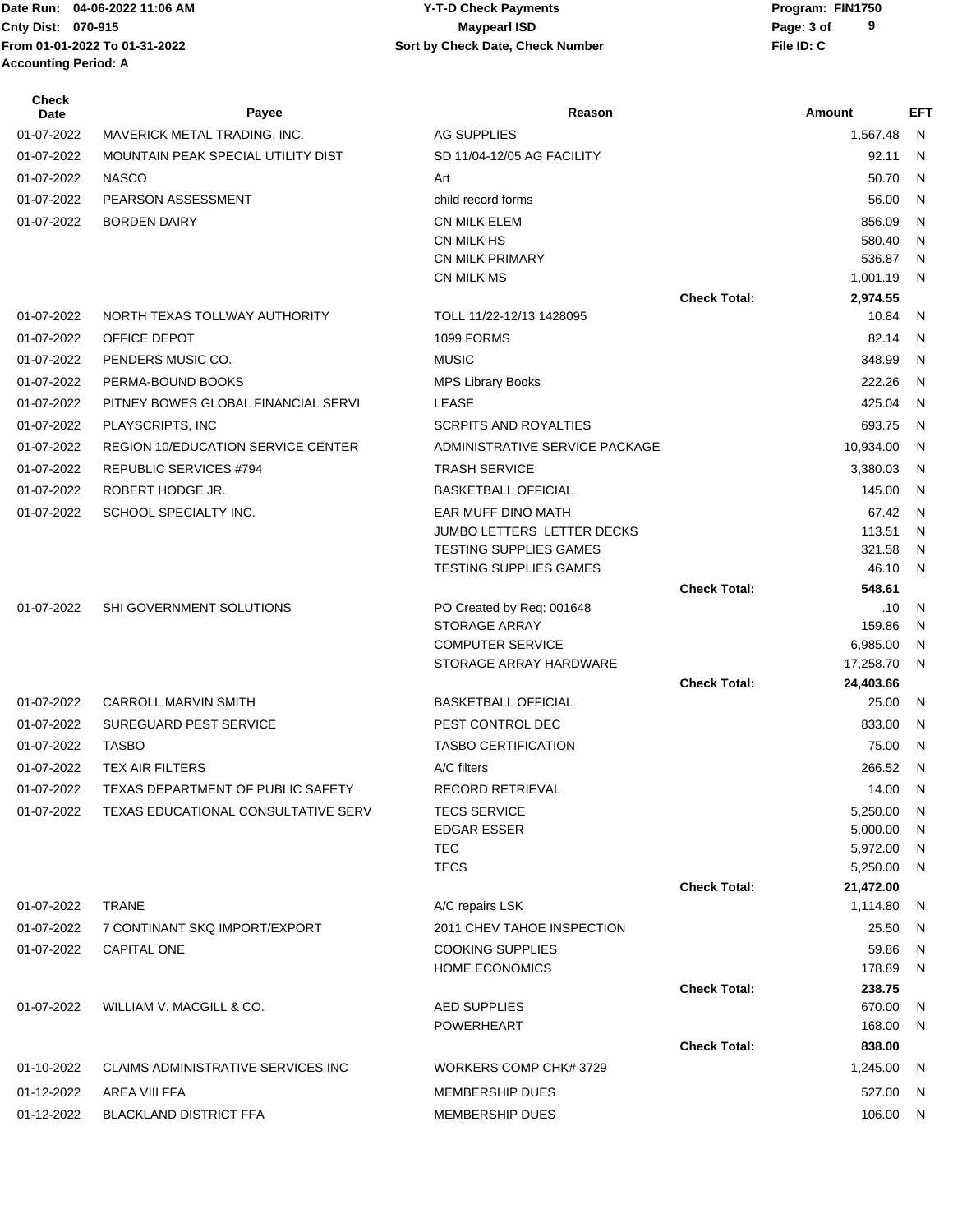## Date Run: 04-06-2022 11:06 AM **CONSERVIA CONSERVIATES** Y-T-D Check Payments **CONSERVIATES** Program: FIN1750 **Cnty Dist:** 070-915 **Page: 4 of Page: 4 of Page: 4 of Page: 4 of Page: 4 of Page: 4 of 04-06-2022 11:06 AM Y-T-D Check Payments 070-915 Maypearl ISD**

| Check<br>Date | Payee                               | Reason                                             |                     | Amount           | <b>EFT</b>                   |
|---------------|-------------------------------------|----------------------------------------------------|---------------------|------------------|------------------------------|
| 01-12-2022    | COMMUNITY COFFEE CO. LLC            | <b>COFFEE</b>                                      |                     | 494.00           | N                            |
| 01-12-2022    | <b>JOSTENS</b>                      | <b>STAFF GOWN</b>                                  |                     | 339.21           | N                            |
| 01-12-2022    | MAYPEARL CHAMBER OF COMMERCE        | <b>CHRISTMAS LIGHTS</b>                            |                     | 88.50            | N                            |
| 01-12-2022    | MICHAEL C. STEINMETZ                | PROM 2022 DEPOSIT                                  |                     | 100.00           | N                            |
| 01-12-2022    | CLAIMS ADMINISTRATIVE SERVICES INC  | <b>WORKERS COMP EPAY</b>                           |                     | 714.00           | N                            |
| 01-12-2022    | 1ST CARE MEDICAL TESTING/CHIROPRACT | DOT PHYSICAL                                       |                     | 80.00            | N                            |
| 01-12-2022    | AIRGAS USA, LLC-CENTRAL DIVISION    | <b>CYLINDER RENTALS</b>                            |                     | 245.76           | N                            |
| 01-12-2022    | APEX FLOORING SERVICES              | Base molding LSK Gym floor                         |                     | 250.00           | N                            |
| 01-12-2022    | <b>ATSSB</b>                        | Area band auditions                                |                     | 275.00           | N                            |
| 01-12-2022    | AVENUE FUEL DISTRIBUTOR             | FUEL FOR DISTRICT                                  |                     | 2,635.97         | N                            |
| 01-12-2022    | VARSITY BRANDS HOLDING CO., INC     | <b>Boys BBall Equipment</b>                        |                     | 4,200.00         | $\mathsf{N}$                 |
|               |                                     | <b>Boys BBall Equipment</b>                        |                     | 267.50           | N                            |
|               |                                     | WALL PADDING FOR GYM MS                            |                     | 2,850.00         | N                            |
| 01-12-2022    | <b>CARD SERVICE CENTER</b>          | <b>REGISTRATION RENEWAL</b>                        | <b>Check Total:</b> | 7,317.50<br>9.50 | $\mathsf{N}$                 |
|               |                                     | <b>REGISTRATION RENEWAL</b>                        |                     | 40.25            | N                            |
|               |                                     | <b>CELL PHONE MAINT</b>                            |                     | 50.00            | N                            |
|               |                                     | <b>GO DADDY RENEWAL</b>                            |                     | 189.98           | N                            |
|               |                                     |                                                    | <b>Check Total:</b> | 289.73           |                              |
| 01-12-2022    | <b>CLIFTON ISD</b>                  | JV Baseball Clifton Tournament                     |                     | 300.00           | N                            |
| 01-12-2022    | COMMERCIAL FLAT ROOFING OF DALLAS   | <b>ROOF</b>                                        |                     | 52,000.00        | N                            |
| 01-12-2022    | DARRON RICHARDSON                   | <b>BASKETBALL OFFICIAL</b>                         |                     | 160.00           | N                            |
| 01-12-2022    | <b>DEMARRIO STEWARD</b>             | <b>BASKETBALL OFFICIAL</b>                         |                     | 165.00           | N                            |
| 01-12-2022    | <b>DESOTO JANITORIAL</b>            | <b>CLEANING SUPPLIES</b>                           |                     | 1,589.54         | N                            |
| 01-12-2022    | <b>EAST TEXAS COPY</b>              | LEASE 01/25-02/25                                  |                     | 128.24           | N                            |
|               |                                     | LEASE 01/25-02/25                                  |                     | 255.37           | N                            |
|               |                                     | LEASE 01/25-02/25                                  | <b>Check Total:</b> | 128.23<br>511.84 | N                            |
| 01-12-2022    | <b>GLEN ROSE HS</b>                 | Golf Glen Rose Tournament                          |                     | 1,240.00         | $\mathsf{N}$                 |
| 01-12-2022    | KATRINA MILLER ENTERPRISES, INC.    | <b>TRAINING</b>                                    |                     | 324.00           | N                            |
|               |                                     | <b>TRAINING</b>                                    |                     | 576.00           | N                            |
|               |                                     |                                                    | <b>Check Total:</b> | 900.00           |                              |
| 01-12-2022    | KENNEDALE BASEBALL BOOSTER CLUB     | JV Baseball Kennedale Tourn.                       |                     | 250.00           | N                            |
| 01-12-2022    | <b>KRISTI GUEST</b>                 | UHAUL TO MOVE EQUIPMENT                            |                     | 42.95            | N                            |
| 01-12-2022    | LIFE SCHOOL RED OAK                 | Golf Life Tournament                               |                     | 1,200.00         | N                            |
| 01-12-2022    | LOWE'S                              | <b>PLUMBING</b>                                    |                     | 167.30           | N                            |
|               |                                     | .5 CU FT ALL PURPOSE SAN<br><b>PLUMBING</b>        |                     | 36.81<br>50.27   | N<br>N                       |
|               |                                     | SPRAY GUN FLEX QUICK CONNECT                       |                     | 126.36           | N                            |
|               |                                     | <b>SUPPLIES</b>                                    |                     | 204.50           | N                            |
|               |                                     | <b>BUCKET LIDS</b>                                 |                     | 73.44            | N                            |
|               |                                     |                                                    | <b>Check Total:</b> | 658.68           |                              |
| 01-12-2022    | M.A.C. ALARMS                       | Repairs at LSK                                     |                     | 350.00           | N                            |
| 01-12-2022    | <b>MACKIN LIBRARY MEDIA</b>         | library books                                      |                     | 76.04            | N                            |
| 01-12-2022    | MANSFIELD GOLF BOOSTER CLUB         | <b>Mansfield Golf Tournament</b>                   |                     | 900.00           | N                            |
| 01-12-2022    | <b>MENTORS CARE</b>                 | MENTORS CARE 5TH PAYMENT                           |                     | 4,500.00         | N                            |
| 01-12-2022    | MIDLOTHIAN HERITAGE GOLF            | Golf Midlo. Heritage Tournamen                     |                     | 900.00           | $\mathsf{N}$                 |
| 01-12-2022    | OAK CLIFF OFFICE SUPPLY & PRINTING  | <b>General Supplies</b>                            |                     | 670.06           | N                            |
|               |                                     | <b>General Supplies</b><br><b>General Supplies</b> |                     | 21.00<br>59.45   | $\mathsf{N}$<br>$\mathsf{N}$ |
|               |                                     | Health records                                     |                     | 86.70            | N                            |
|               |                                     |                                                    | <b>Check Total:</b> | 837.21           |                              |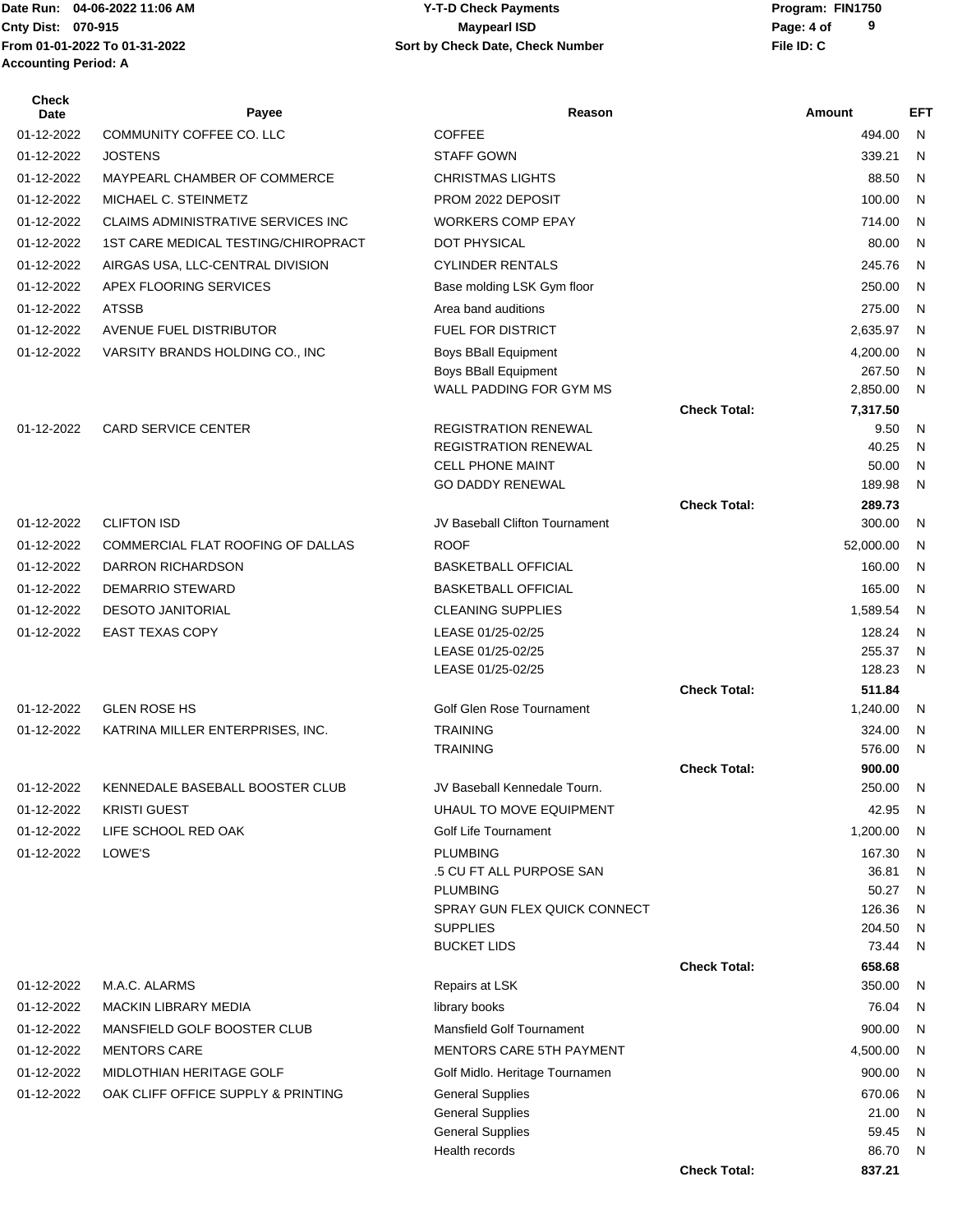Date Run: 04-06-2022 11:06 AM **CONSERVIA CONSERVIATES** Y-T-D Check Payments **CONSERVIATES** Program: FIN1750 **From 01-01-2022 To 01-31-2022 File ID: C Sort by Check Date, Check Number Accounting Period: A**

# **Cnty Dist:** 070-915 **Page:** 5 of **04-06-2022 11:06 AM Y-T-D Check Payments 070-915 Maypearl ISD**

| <b>Check</b><br>Date | Payee                              | Reason                             |                     | Amount             | <b>EFT</b> |
|----------------------|------------------------------------|------------------------------------|---------------------|--------------------|------------|
| 01-12-2022           | OFFICE DEPOT                       | <b>MPS Library Supply</b>          |                     | 154.36             | N          |
| 01-12-2022           | PAYNECON, INC.                     | <b>CONCRETE WORK</b>               |                     | 3,496.57           | N          |
|                      |                                    | <b>HC RAMPS SIDEWALKS</b>          |                     | 11,220.98          | N          |
|                      |                                    |                                    | <b>Check Total:</b> | 14,717.55          |            |
| 01-12-2022           | PIEPER ENTERPRISES, INC.           | SPORTS COMPLEX JANUARY             |                     | 2,250.00           | N          |
|                      |                                    | LAWN MAINT. JANUARY                |                     | 6,500.00           | N          |
| 01-12-2022           | <b>RICE ISD</b>                    | <b>Powerlifting Rice Meet</b>      | <b>Check Total:</b> | 8,750.00<br>800.00 | N          |
|                      | RIO VISTA ATHLETIC BOOSTER CLU     |                                    |                     |                    |            |
| 01-12-2022           |                                    | Powerlifting Rio Vista Meet        |                     | 600.00             | N          |
| 01-12-2022           | SCHOLASTIC BOOK FAIRS - 10         | PRIMARY BOOK FAIR                  |                     | 1,084.88           | N          |
| 01-12-2022           | SEON SYSTEMS SALES INC.            | HD CAMERA WEDGE STOP ARM           |                     | 305.00             | N          |
| 01-12-2022           | <b>STEPHEN DAVIS</b>               | <b>ALICE TRAINING</b>              |                     | 152.72             | N          |
| 01-12-2022           | SUPERIOR PEDIATRIC CARE, INC.      | PT CONTRACTED SERVICES             |                     | 1,023.75           | N          |
|                      |                                    | OT SERVICES<br><b>TVI SERVICES</b> |                     | 455.00<br>406.25   | N<br>N     |
|                      |                                    |                                    | <b>Check Total:</b> | 1,885.00           |            |
| 01-12-2022           | <b>TRANE</b>                       | A/C parts                          |                     | 251.23             | N          |
| 01-12-2022           | WAXAHACHIE GOLF BOOSTER CLUB       | Golf Waxahachie Tournament         |                     | 675.00             | N          |
| 01-12-2022           | WELDERS WAREHOUSE CORP.            | <b>CYLINDER RENTALS</b>            |                     | 50.94              | N          |
| 01-12-2022           | WEST ATHLETIC BOOSTER CLUB         | Powerlifting West Meet             |                     | 700.00             | N          |
|                      |                                    | V Baseball West Tournament         |                     | 300.00             | N          |
|                      |                                    |                                    | <b>Check Total:</b> | 1,000.00           |            |
| 01-18-2022           | CLAIMS ADMINISTRATIVE SERVICES INC | <b>WORKERS COMP MYMATRIXX</b>      |                     | 32.97              | N          |
| 01-18-2022           | <b>FRESH COUNTRY FUNDRAISING</b>   | RETURNED CHECK TO US               |                     | $-5,068.00$        | N          |
| 01-18-2022           | WEST ATHLETIC BOOSTER CLUB         | NEEDED TWO SEPERATE CHECKS         |                     | $-700.00$          | N          |
|                      |                                    | NEEDED TWO SEPERATE CHECKS         |                     | $-300.00$          | N          |
|                      |                                    |                                    | <b>Check Total:</b> | $-1,000.00$        |            |
| 01-21-2022           | ALL SPORTS TROPHIES                | TROPHY SPELLING BEE                |                     | 38.45              | N          |
| 01-21-2022           | CITIBANK, N.A                      | <b>MAINT TRANSPORTATION</b>        |                     | 2.91               | N          |
| 01-21-2022           | COMMUNITY COFFEE CO. LLC           | <b>COFFEE</b>                      |                     | 222.96             | N          |
| 01-21-2022           | <b>COYOTE DESIGNS</b>              | <b>T SHIRTS</b>                    |                     | 4,171.00           | N          |
| 01-21-2022           | <b>EWELL EDUCATIONAL SERVICES</b>  | <b>JUDGING CARDS</b>               |                     | 1,659.00           | N          |
| 01-21-2022           | <b>GENA VOWELS</b>                 | UIL CHEER COMPETITION              |                     | 13.77              | N          |
| 01-21-2022           | NAVARRO COLLEGE                    | PANTHER PRIDE SCHOLARSHIP          |                     | 50.00              | N          |
| 01-21-2022           | NAVARRO COLLEGE                    | <b>TSI TESTING</b>                 |                     | 1,085.00           | N          |
| 01-21-2022           | RALLY SPORTSWEAR LLC               | <b>T SHIRTS</b>                    |                     | 651.50             | N          |
| 01-21-2022           | <b>TARLETON STATE UNIVERSITY</b>   | MABC AND FOOTALL SCHOLARSHIP       |                     | 750.00             | N          |
|                      |                                    | KARLA FORD SCHOLARSHIP             |                     | 250.00             | N          |
|                      |                                    |                                    | <b>Check Total:</b> | 1,000.00           |            |
| 01-21-2022           | <b>TEXAS A&amp;M UNIVERSITY</b>    | <b>PANTHER PRIDE SCHOLARSHIP</b>   |                     | 50.00              | N          |
| 01-21-2022           | AEROWAVE                           | radios for new bus                 |                     | 500.00             | N          |
|                      |                                    | PROGRAMMING                        |                     | 335.90             | N          |
|                      |                                    | Reprogramming bus radios           |                     | 360.00             | N          |
| 01-21-2022           | ANGELYNN SEPPELER                  | band clinician                     | <b>Check Total:</b> | 1,195.90<br>200.00 | N          |
| 01-21-2022           | <b>BENJI L. NEWMAN</b>             | <b>BASKETBALL OFFICIAL</b>         |                     | 125.00             | N          |
|                      |                                    | <b>BASKETBALL OFFICIAL</b>         |                     | 125.00             | N          |
|                      |                                    |                                    | <b>Check Total:</b> | 250.00             |            |
| 01-21-2022           | VARSITY BRANDS HOLDING CO., INC    | <b>Boys BBall Uniforms</b>         |                     | 2,700.00           | N          |
|                      |                                    | Softball Equipment                 |                     | 1,675.00           | N          |
|                      |                                    | <b>Girls BBall Equipment</b>       |                     | 3,622.00           | N          |
|                      |                                    |                                    | <b>Check Total:</b> | 7,997.00           |            |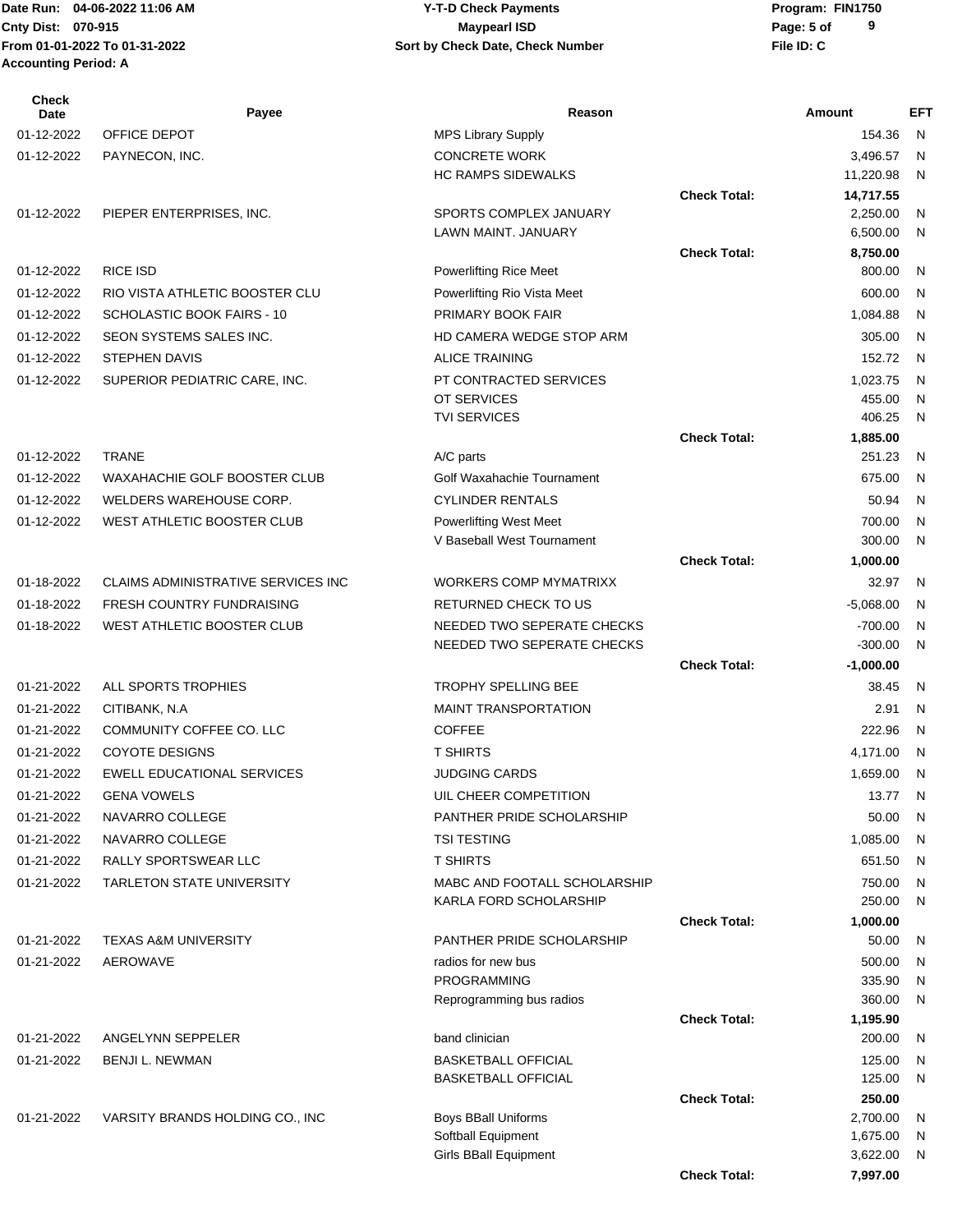## Date Run: 04-06-2022 11:06 AM **CONSERVIA CONSERVIATES** Y-T-D Check Payments **CONSERVIATES** Program: FIN1750 **Cnty Dist:** 070-915 **Page: 6 of MaypearI ISD MaypearI ISD 04-06-2022 11:06 AM Y-T-D Check Payments 070-915 Maypearl ISD**

| <b>Check</b><br>Date | Payee                               | Reason                                                   |                     | Amount           | <b>EFT</b> |
|----------------------|-------------------------------------|----------------------------------------------------------|---------------------|------------------|------------|
| 01-21-2022           | CITIBANK, N.A.                      | <b>BOARD MEAL</b>                                        |                     | 119.85           | N          |
|                      |                                     | SD card, power supply, rj45                              |                     | 139.73           | N          |
|                      |                                     | 1st grade instructional                                  |                     | 149.98           | N          |
|                      |                                     | <b>ELA</b>                                               |                     | 105.76           | N          |
|                      |                                     | <b>MAINT TRANSPORTATION</b>                              |                     | 65.45            | N          |
|                      |                                     | <b>TOW BUS</b>                                           |                     | 570.63           | N          |
|                      |                                     |                                                          | <b>Check Total:</b> | 1,151.40         |            |
| 01-21-2022           | CITIBANK, N.A                       | basketball tournament                                    |                     | 69.23            | N          |
|                      |                                     | basketball                                               |                     | 73.75            | N          |
|                      |                                     |                                                          | <b>Check Total:</b> | 142.98           |            |
| 01-21-2022           | DSN INFORMATION TECHNOLOGY          | <b>CABLING DROP</b>                                      |                     | 3,146.00         | N          |
|                      |                                     | CABLING DROP INSTALLATION                                |                     | 8,000.00         | N          |
|                      |                                     |                                                          | <b>Check Total:</b> | 11,146.00        |            |
| 01-21-2022           | DARRON RICHARDSON                   | <b>BASKETBALL OFFICIAL</b>                               |                     | 165.00           | N          |
|                      |                                     |                                                          |                     |                  |            |
| 01-21-2022           | DEMARRIO STEWARD                    | <b>BASKETBALL OFFICIAL</b><br><b>BASKETBALL OFFICIAL</b> |                     | 165.00<br>220.00 | N<br>N     |
|                      |                                     |                                                          |                     |                  |            |
|                      |                                     |                                                          | <b>Check Total:</b> | 385.00           |            |
| 01-21-2022           | <b>DIRECT ENERGY</b>                | SD 12/10-01/09 PRACTICE FIELD                            |                     | 54.77<br>36.93   | N          |
|                      |                                     | SD 12/10-01/09 ARCHIVE<br>SD 12/10-01/09 GOLF FACILITY   |                     | 893.08           | N<br>N     |
|                      |                                     | SD 12/10-01/09 HS S WING                                 |                     | 2,356.57         | N          |
|                      |                                     | SD 12/10-01/09 QUAD                                      |                     | 478.61           | N          |
|                      |                                     | SD 12/10-01/09 PORTABLES                                 |                     | 280.71           | N          |
|                      |                                     | SD 12/10-01/09 PRIMARY                                   |                     | 1,416.74         | N          |
|                      |                                     | SD 12/10-01/09 PRIM CAFE                                 |                     | 370.81           | N          |
|                      |                                     | SD 12/10-01/09 ADMIN                                     |                     | 485.01           | N          |
|                      |                                     | SD 12/10-01/09 BUS BARN                                  |                     | 33.25            | N          |
|                      |                                     |                                                          | <b>Check Total:</b> | 6,406.48         |            |
| 01-21-2022           | KING SPORTS LINK                    | <b>BASKETBALL OFFICIAL</b>                               |                     | 155.00           | N          |
|                      |                                     | <b>BASKETBALL OFFICIAL</b>                               |                     | 95.00            | N          |
|                      |                                     |                                                          | <b>Check Total:</b> | 250.00           |            |
| 01-21-2022           | <b>DONALD GANT</b>                  | <b>BASKETBALL OFFICIAL</b>                               |                     | 155.00           | N          |
|                      |                                     |                                                          |                     |                  |            |
| 01-21-2022           | CLEBURNE WELDING & INDUSTRIAL SUPPL | <b>CYLINDER RENTALS</b>                                  |                     | 25.02            | N          |
| 01-21-2022           | <b>FCYCLES</b>                      | Repairs to shop welder/equip.                            |                     | 755.91           | N          |
| 01-21-2022           | <b>GENA VOWELS</b>                  | UIL CHEER COMPETITION                                    |                     | 30.40 N          |            |
|                      |                                     | UIL CHEER COMPETITION                                    |                     | 166.86           | N          |
|                      |                                     |                                                          | <b>Check Total:</b> | 197.26           |            |
| 01-21-2022           | <b>GOPHER SPORT</b>                 | PE DODGEBALLS                                            |                     | 266.97           | N          |
|                      |                                     | DODGEBALLS PE                                            |                     | 400.00           | N          |
|                      |                                     |                                                          | <b>Check Total:</b> | 666.97           |            |
| 01-21-2022           | <b>GRAINGER INDUSTRIAL SUPPLY</b>   | <b>CHAIN HOIST</b>                                       |                     | 475.66           | N          |
|                      |                                     | PUSH TROLLEY- SWIVEL PLATE CAS                           |                     | 1,788.88         | N          |
|                      |                                     |                                                          | <b>Check Total:</b> | 2,264.54         |            |
| 01-21-2022           | <b>HILCO</b>                        | SD 11/24-12/21 SEC LIGHTS                                |                     | 38.17            | N          |
|                      |                                     | SD 11/24-12/21 FUEL TANKS                                |                     | 34.25            | N          |
|                      |                                     | SD 11/24-12/21 MARQUEE                                   |                     | 54.97            | N          |
|                      |                                     | SD 11/24-12/21 SPORTS COMPLEX                            |                     | 290.28           | N          |
|                      |                                     | SD 11/24-12/21 ELEM                                      |                     | 3,150.31         | N          |
|                      |                                     | SD 11/24-12/21 HS N WING                                 |                     | 1,757.33         | N          |
|                      |                                     | SD 11/24-12/21 MS                                        |                     | 2,567.53         | N          |
|                      |                                     | SD 11/24-12/21 ATH FACILITY                              |                     | 378.58           | N          |
|                      |                                     | SD 11/24-12/21 PORTABLES                                 |                     | 135.91           | N          |
|                      |                                     | SD 11/24-12/21 AG FACILITY                               |                     | 2,322.55         | N          |
|                      |                                     |                                                          | <b>Check Total:</b> | 10,729.88        |            |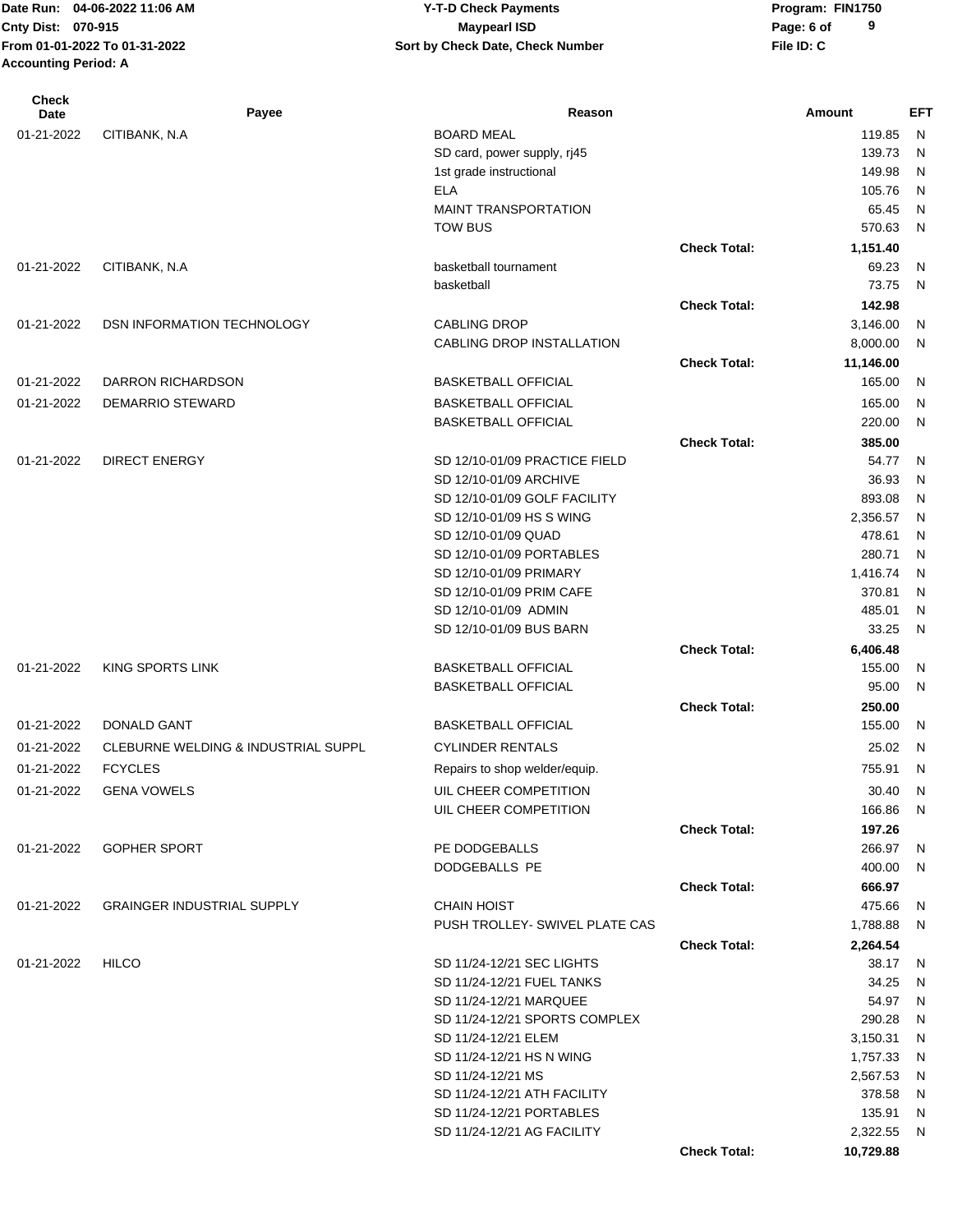#### Date Run: 04-06-2022 11:06 AM **CONSERVIA CONSERVIATES** Y-T-D Check Payments **CONSERVIATES** Program: FIN1750 **Cnty Dist:** 070-915 **Page: 7 of Page: 7 of MaypearI ISD 04-06-2022 11:06 AM Y-T-D Check Payments 070-915 Maypearl ISD**

| Check<br>Date | Payee                                      | Reason                                           |                     | <b>Amount</b>    | <b>EFT</b>   |
|---------------|--------------------------------------------|--------------------------------------------------|---------------------|------------------|--------------|
| 01-21-2022    | <b>HOUGHTON MIFFLIN HARCOURT</b>           | <b>STUDENT EDITION SPANISH</b>                   |                     | 7,385.00         | N            |
| 01-21-2022    | Houston ISD                                | <b>SHARS DEC BILLING</b>                         |                     | 163.32           | N.           |
| 01-21-2022    | <b>JEFFERY BETTS</b>                       | <b>BASKETBALL OFFICIAL</b>                       |                     | 125.00           | $\mathsf{N}$ |
| 01-21-2022    | <b>JORDAN HOWARD</b>                       | TRAILER RENTAL FOR LIFT                          |                     | 42.95            | N            |
| 01-21-2022    | LAKESHORE EQUIPMENT CO.                    | <b>MATH GAMES</b>                                |                     | 129.00           | N            |
| 01-21-2022    | <b>LRP PUBLICATIONS</b>                    | SE LAW SUBSCRIPTION RENEWAL                      |                     | 254.50           | N            |
| 01-21-2022    | OAK CLIFF OFFICE SUPPLY & PRINTING         | <b>CARD STOCK</b>                                |                     | 28.40            | N            |
| 01-21-2022    | OFFICE DEPOT                               | SS supplies                                      |                     | 701.67           | N.           |
| 01-21-2022    | PITNEY BOWES GLOBAL FINANCIAL SERVI        | POSTAGE REFILL                                   |                     | 1,000.00         | N            |
| 01-21-2022    | <b>RACHEL BROWN</b>                        | UIL CHEER COMPETITION                            |                     | 27.29            | N            |
| 01-21-2022    | <b>RICK'S WORLD OF SPORTS</b>              | <b>MISD POLICE SHIRTS</b>                        |                     | 104.00           | N            |
| 01-21-2022    | ROBERT HODGE JR.                           | <b>BASKETBALL OFFICIAL</b>                       |                     | 220.00           | N            |
|               |                                            | <b>BASKETBALL OFFICIAL</b>                       |                     | 125.00           | N            |
|               |                                            |                                                  | <b>Check Total:</b> | 345.00           |              |
| 01-21-2022    | <b>SMARTOX</b>                             | ONSITE DRUG SCREENING HS                         |                     | 323.00           | N            |
| 01-21-2022    | <b>CARROLL MARVIN SMITH</b>                | <b>CLOCK OFFICIAL BASKETBALL</b>                 |                     | 25.00            | N            |
|               |                                            | <b>CLOCK OFFICIAL BASKETBALL</b>                 |                     | 25.00            | N            |
|               |                                            | <b>CLOCK OFFICIAL BASKETBALL</b>                 |                     | 25.00            | N            |
|               |                                            |                                                  | <b>Check Total:</b> | 75.00            |              |
| 01-21-2022    | <b>TARLETON STATE UNIVERSITY</b>           | <b>JOB FAIR</b>                                  |                     | 200.00           | N            |
| 01-21-2022    | <b>TODD N. BRUNER</b>                      | <b>BASKETBALL OFFICIAL</b>                       |                     | 220.00           | N            |
| 01-21-2022    | <b>TRANE</b>                               | LSK cafeteria heat                               |                     | 602.92<br>243.89 | N<br>N       |
|               |                                            | A/C parts                                        | <b>Check Total:</b> | 846.81           |              |
| 01-21-2022    | <b>TXU ENERGY</b>                          | SD 12/10-01/09 SEC LIGHTS                        |                     | 335.29           | N            |
| 01-21-2022    | UT ARLINGTON                               | <b>JOB FAIR</b>                                  |                     | 225.00           | N            |
| 01-21-2022    | 7 CONTINANT SKQ IMPORT/EXPORT              | <b>BUS 65 INSPECTION</b>                         |                     | 7.00             | N            |
|               |                                            | <b>BUS 62 INSPECTION</b>                         |                     | 7.00             | N            |
|               |                                            | <b>BUS 53 INSPECTION</b>                         |                     | 7.00             | N            |
|               |                                            | <b>BUS 54 INSPECTION</b>                         |                     | 7.00             | N            |
|               |                                            | <b>BUS 61 INSPECTION</b>                         |                     | 25.50            | N            |
|               |                                            |                                                  | <b>Check Total:</b> | 53.50            |              |
| 01-21-2022    | <b>VIRGIL MAJORS</b>                       | <b>BASKETBALL OFFICIAL</b>                       |                     | 220.00 N         |              |
| 01-21-2022    | WEST ATHLETIC BOOSTER CLUB                 | POWERLIFTING WEST MEET                           |                     | 700.00           | - N          |
| 01-21-2022    | WEST ATHLETIC BOOSTER CLUB                 | V BASEBALL WEST TOURNAMENT                       |                     | 300.00           | N            |
| 01-21-2022    | WILLIAM V. MACGILL & CO.                   | <b>MEDICAL SUPPLIES</b>                          |                     | 143.39           | N            |
|               |                                            | Nurse                                            | <b>Check Total:</b> | 469.18           | N            |
|               | <b>CLAIMS ADMINISTRATIVE SERVICES INC.</b> |                                                  |                     | 612.57           |              |
| 01-26-2022    |                                            | WORKERS COMP CHK #3731<br>WORKERS COMP CHK #3730 |                     | 146.00<br>182.22 | N<br>N       |
|               |                                            |                                                  | <b>Check Total:</b> | 328.22           |              |
| 01-28-2022    | VARSITY BRANDS HOLDING CO., INC            | <b>Baseball Equipment</b>                        |                     | 720.00           | N            |
| 01-28-2022    | <b>HARDIN-SIMMONS UNIVERSITY</b>           | YOUTH FOOTBALL SCHOLARSHIP                       |                     | 250.00           | N            |
| 01-28-2022    | <b>TEXAS TECH UNIVERSITY</b>               | ATH BOOSTER SCHOLARSHIP                          |                     | 500.00           | - N          |
| 01-28-2022    | UNIVERSITY OF LOUISIANA LAFAYETTE          | ATH BOOSTER SCHOLARSHIP                          |                     | 500.00           | N.           |
|               |                                            | LISA MILLER SCHOLARSHIP                          |                     | 250.00           | N            |
|               |                                            |                                                  | <b>Check Total:</b> | 750.00           |              |
| 01-28-2022    | AEROWAVE                                   | Radios for the District                          |                     | 3,945.00         | N,           |
|               |                                            | RADIO AND PROGRAMMING                            |                     | 825.00           | N,           |
|               |                                            |                                                  | <b>Check Total:</b> | 4,770.00         |              |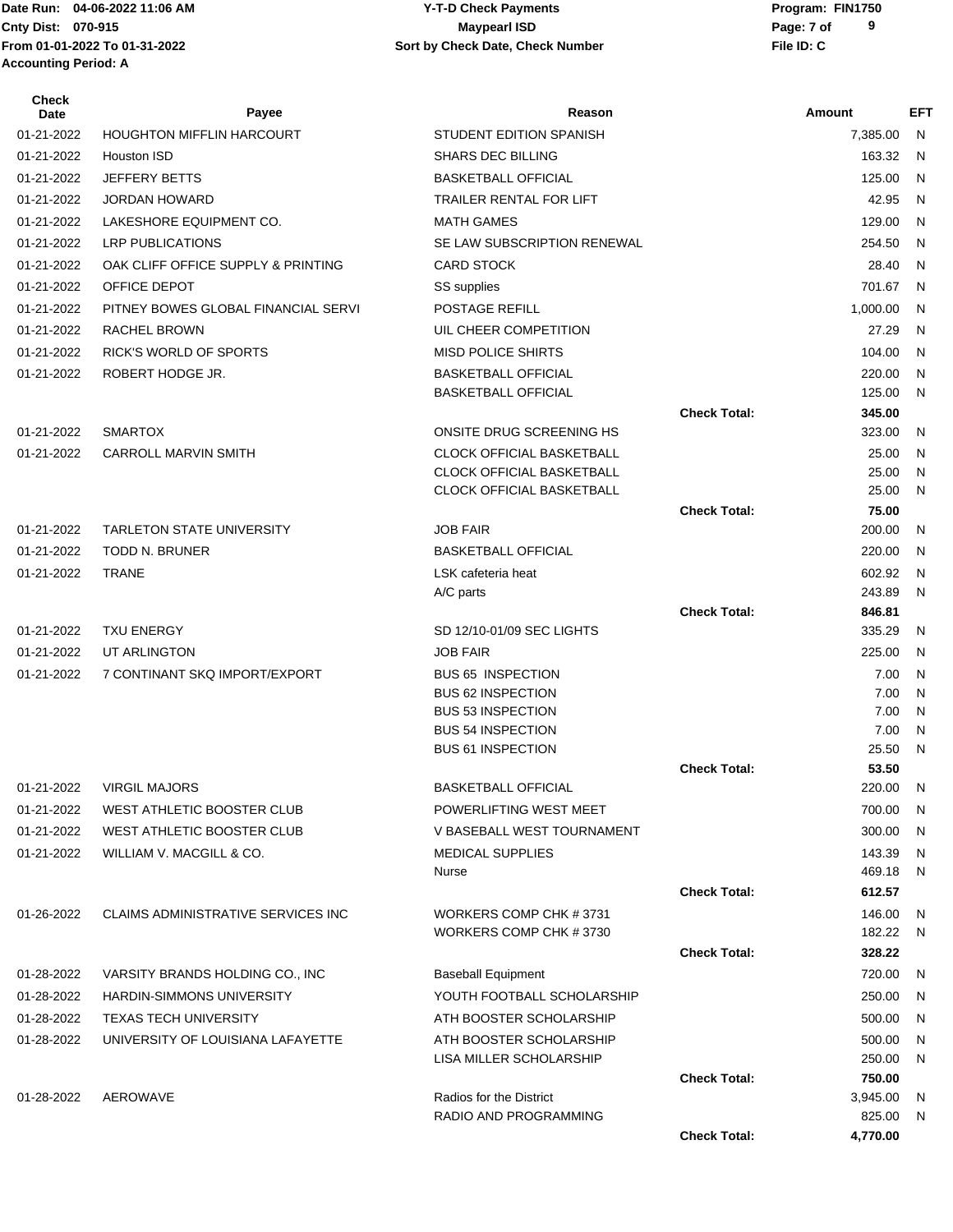#### Date Run: 04-06-2022 11:06 AM **CONSERVIA CONSERVIATES** Y-T-D Check Payments **CONSERVIATES** Program: FIN1750 **Cnty Dist: Page: 8 of 04-06-2022 11:06 AM Y-T-D Check Payments 070-915 Maypearl ISD**

**9**

| <b>Check</b><br>Date | Payee                        | Reason                       |                     | Amount           | <b>EFT</b>                |
|----------------------|------------------------------|------------------------------|---------------------|------------------|---------------------------|
| 01-28-2022           | AVENUE FUEL DISTRIBUTOR      | <b>FUEL FOR DISTRICT</b>     |                     | 1,643.44         | N                         |
| 01-28-2022           | CANON FINANCIAL SERVICES INC | <b>LEASE FOR JAN</b>         |                     | 1,300.29         | N                         |
|                      |                              | SPED LEASE JAN               |                     | 135.64           | $\mathsf{N}$              |
|                      |                              |                              | <b>Check Total:</b> | 1,435.93         |                           |
| 01-28-2022           | <b>CITY OF MAYPEARL</b>      | OFFICER VEST                 |                     | 1,134.96         | N                         |
| 01-28-2022           | DAC-Inc.                     | <b>CAMERA UPGRADES</b>       |                     | 38,500.00        | N                         |
| 01-28-2022           | <b>EAST TEXAS COPY</b>       | SD 12/09-01/08 ELEM T        |                     | 70.00            | $\mathsf{N}$              |
|                      |                              | sd 12/04-01/03 ELEM T        |                     | 383.06           | $\mathsf{N}$              |
|                      |                              | SD 12/09-01/08 ELEM P        |                     | 77.27            | $\mathsf{N}$              |
|                      |                              | SD 12/09-01/08 HSP           |                     | 97.22            | $\mathsf{N}$              |
|                      |                              | sd 12/04-01/03 HSP           |                     | 39.66            | ${\sf N}$                 |
|                      |                              | SD 12/09-01/08 MSP           |                     | 70.00            | ${\sf N}$                 |
|                      |                              | SD 12/09-01/08 HST           |                     | 96.27            | ${\sf N}$                 |
|                      |                              | sd 12/04-01/03 HST           |                     | 281.88           | ${\sf N}$                 |
|                      |                              | SD 12/09-01/08 PRIM TEACHERS |                     | 70.00            | ${\sf N}$                 |
|                      |                              | sd 12/04-01/03 PRIM T        |                     | 86.76            | ${\sf N}$                 |
|                      |                              | SD 12/09-01/08 PRIM PRIN     |                     | 71.50            | ${\sf N}$                 |
|                      |                              | sd 12/04-01/03 PRIM P        |                     | 91.05            | ${\sf N}$                 |
|                      |                              | SD 12/09-01/08 ADMIN         |                     | 82.67            | ${\sf N}$                 |
|                      |                              | sd 12/04-01/03 ADMIN         |                     | 281.53           | $\mathsf{N}$              |
|                      |                              | SD 12/09-01/08 MST           |                     | 74.12            | ${\sf N}$                 |
|                      |                              | sd 12/04-01/03 MSP           |                     | 14.93            | ${\sf N}$                 |
|                      |                              | sd 12/04-01/03 MST           |                     | 456.41           | $\mathsf{N}$              |
|                      |                              | SD 12/09-01/08 SPED          |                     | 72.25            | ${\sf N}$                 |
|                      |                              | sd 12/04-01/03 SPED          |                     | 56.36            | ${\sf N}$                 |
|                      |                              |                              | <b>Check Total:</b> | 2,472.94         |                           |
| 01-28-2022           | ELLIS COUNTY MUSIC CENTER    | instrument repairs           |                     | 200.00           | N                         |
|                      |                              | instrument repairs           |                     | 50.00            | ${\sf N}$                 |
| 01-28-2022           | <b>ENNIS ISD ATHLETICS</b>   | JV Baseball Ennis Tournament | <b>Check Total:</b> | 250.00<br>250.00 | N                         |
|                      |                              |                              |                     |                  |                           |
| 01-28-2022           | FORTE DFW LLC                | CN                           |                     | 1.25             | N                         |
|                      |                              | CN                           |                     | 1.25             | ${\sf N}$                 |
|                      |                              | CN<br><b>CN</b>              |                     | 2.50<br>118.45   | ${\sf N}$<br>$\mathsf{N}$ |
|                      |                              | CN                           |                     | 118.45           | N                         |
|                      |                              | CN                           |                     | 123.60           | N                         |
|                      |                              | ${\sf CN}$                   |                     | 221.45           | Ν                         |
|                      |                              | ${\sf CN}$                   |                     | 1.25             | Ν                         |
|                      |                              | CN                           |                     | 1.25             | Ν                         |
|                      |                              | CN                           |                     | 2.50             | Ν                         |
|                      |                              | CN                           |                     | 127.50           | Ν                         |
|                      |                              | CN                           |                     | 165.00           | Ν                         |
|                      |                              | CN                           |                     | 103.00           | Ν                         |
|                      |                              | CN                           |                     | 123.60           | Ν                         |
|                      |                              | CN                           |                     | 1.25             | N                         |
|                      |                              | CN                           |                     | 1.25             | N                         |
|                      |                              | CN                           |                     | 2.50             | N                         |
|                      |                              | CN                           |                     | 132.60           | N                         |
|                      |                              | CN                           |                     | 103.00           | N                         |
|                      |                              | CN                           |                     | 103.00           | Ν                         |
|                      |                              | ${\sf CN}$                   |                     | 147.90           | Ν                         |
|                      |                              |                              | <b>Check Total:</b> | 1,602.55         |                           |

01-28-2022 GENERATION GENIUS, INC. LSK Math and Sc. Subscription 1,495.00 N